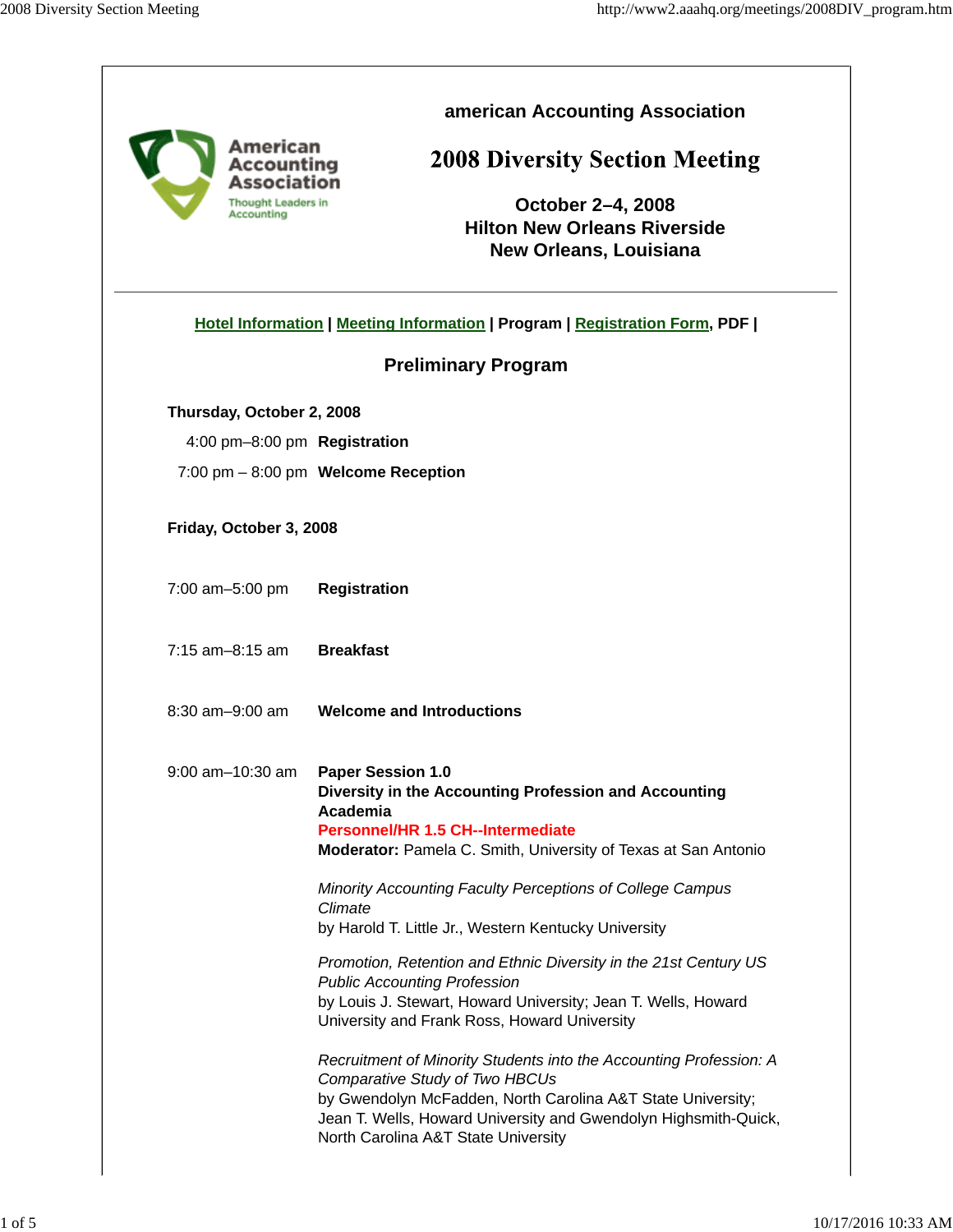|                                  | An Analysis of the Accounting Doctoral Industry: Observations and<br><b>Unanswered Questions</b><br>by Amelia A. Baldwin, University of Alabama in Huntsville and Carol<br>E. Brown, Oregon State University                 |
|----------------------------------|------------------------------------------------------------------------------------------------------------------------------------------------------------------------------------------------------------------------------|
| 10:30 $am-10:45$ am <b>Break</b> |                                                                                                                                                                                                                              |
|                                  | 10:45 am-12:15 pm Concurrent Session 1.1<br><b>Taxation Issues</b><br><b>Accounting 1.5 CH--Advanced</b><br>Moderator: Harold T. Little, Jr., Western Kentucky University                                                    |
|                                  | A Simple Model of Individual Income Tax Withholding<br>by Pamela C. Smith, University of Texas at San Antonio                                                                                                                |
|                                  | Unraveling the Recent Changes in Form 990<br>by Tanisha W. Clancey, AICPA and Lorraine M. Wright, North<br><b>Carolina State University</b>                                                                                  |
|                                  | Volunteer Income Tax Assistance: A Closer Look at HBCU<br>Participation<br>by Jean T. Wells, Howard University and Gwendolyn McFadden,<br>North Carolina A&T State University                                                |
|                                  | <b>Concurrent Session 1.2</b><br><b>Financial Reporting</b><br><b>Accounting 1.5 CH--Advanced</b><br>Moderator: Nelson U. Alino, University of South Carolina and<br>Gwendolyn McFadden, North Carolina A&T State University |
|                                  | Audit Committee Financial Expertise, Corporate Governance, and<br>the Voluntary Switch from Auditor-Provided to Non-Auditor-<br><b>Provided Tax Services</b><br>by Dahlia M. Robinson, University of South Florida           |
|                                  | Has S&P's Core Earnings Lived Up to Expectations? Assessing the<br>Usefulness of Core Earnings Relative to GAAP Earnings<br>by Mark C. Dawkins, University of Georgia                                                        |
|                                  | Is Standard & Poor's Core Earnings Useful? Evidence from<br><b>Bankruptcy Prediction</b><br>by Mark C. Dawkins, University of Georgia                                                                                        |
| 12:30 pm-2:00 pm                 | Luncheon - Speaker: Dr. Carolyn M. Callahan, Accounting<br>Professor, Doris M. Cook Chair, Sam M. Walton College of<br><b>Business, University of Arkansas</b><br><b>Personal Development 1.5 CH--Overview</b>               |
| 2:00 pm-3:30 pm                  | <b>Concurrent Session 2.1</b><br><b>Governance Issues</b>                                                                                                                                                                    |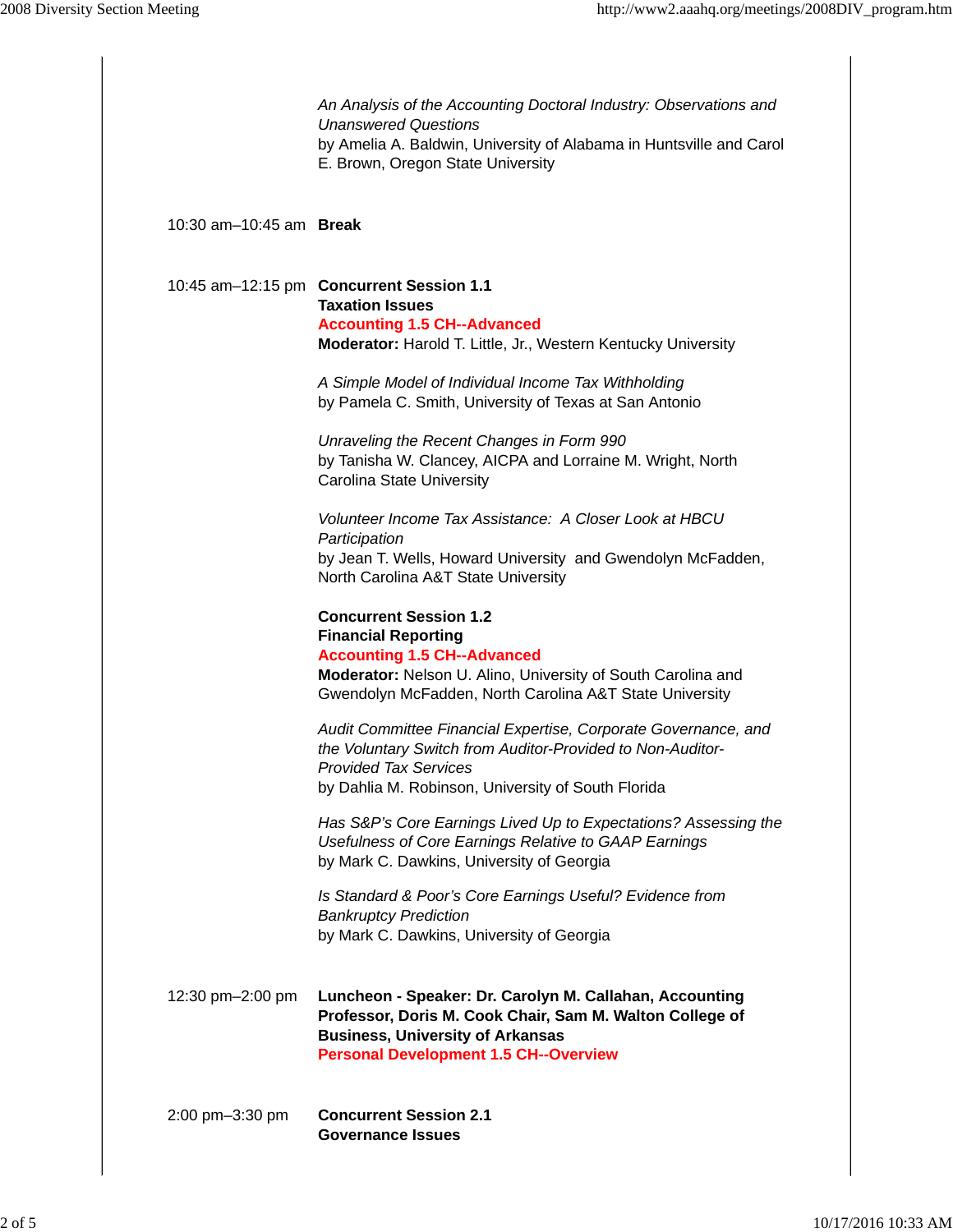|                 | <b>Accounting 1.5 CH--Advanced</b>                                                                                                                                                                                                  |
|-----------------|-------------------------------------------------------------------------------------------------------------------------------------------------------------------------------------------------------------------------------------|
|                 | <b>Moderator:</b> Michael Robinson, Arizona State University                                                                                                                                                                        |
|                 | Female Board Presence and the Likelihood of Financial<br>Restatement<br>by Lawrence J. Abbott, University of Memphis; Susan Parker,<br>Santa Clara University; and Theresa Presley, University of<br>Memphis                        |
|                 | An Analysis of the Implications of Implementation of the Sarbanes<br>Oxley Act of 2002 (SOX) in the Nonprofit Sector as Applied to<br>Small Nonprofits<br>by Cathy Scott, Jackson State University                                  |
|                 | Insiders' Perspectives of the Effects of Recent Regulations on<br>Corporate Taxation<br>by Kathryn K. Epps, Kennesaw State University and M. Catherine<br>Cleaveland, Kennesaw State University                                     |
|                 | <b>Concurrent Session 2.2</b><br>Diversity of Accounting Students: Undergraduate through<br><b>Doctoral Programs</b><br><b>Accounting 1.5 CH--Advanced</b><br>Moderator: Lorraine M. Wright, North Carolina State University        |
|                 | <b>Ethical Attitudes of Minority Accounting Students: Preliminary</b><br>Evidence<br>by Wede E. Brownell, Southern University                                                                                                       |
|                 | Accounting Doctoral Program Demographics: A Multi-Dimensional<br>Description<br>by Amelia A. Baldwin, University of Alabama in Huntsville; Carol E.<br>Brown, Oregon State University and Brad S. Trinkle, College of<br>Charleston |
|                 | Doctoral Programs and Minority Graduates: Motivation and<br>Progress<br>by Amelia A. Baldwin, University of Alabama in Huntsville                                                                                                   |
| 3:30 pm-3:45 pm | <b>Break</b>                                                                                                                                                                                                                        |
| 3:45 pm-5:00 pm | Panel Session 1.0<br>An Introduction to the Diversity Section AAACommons<br><b>Community</b><br><b>Personal Development 1.5 CH--Intermediate</b><br>Moderator: Kathryn K. Epps, Kennesaw State University                           |
|                 | Panelist: Julie Smith David, AAACommons<br>Tracey Sutherland, American Accounting Association                                                                                                                                       |
| 5:15 pm-6:15 pm | <b>Planning Meeting, Diversity Section Officers</b>                                                                                                                                                                                 |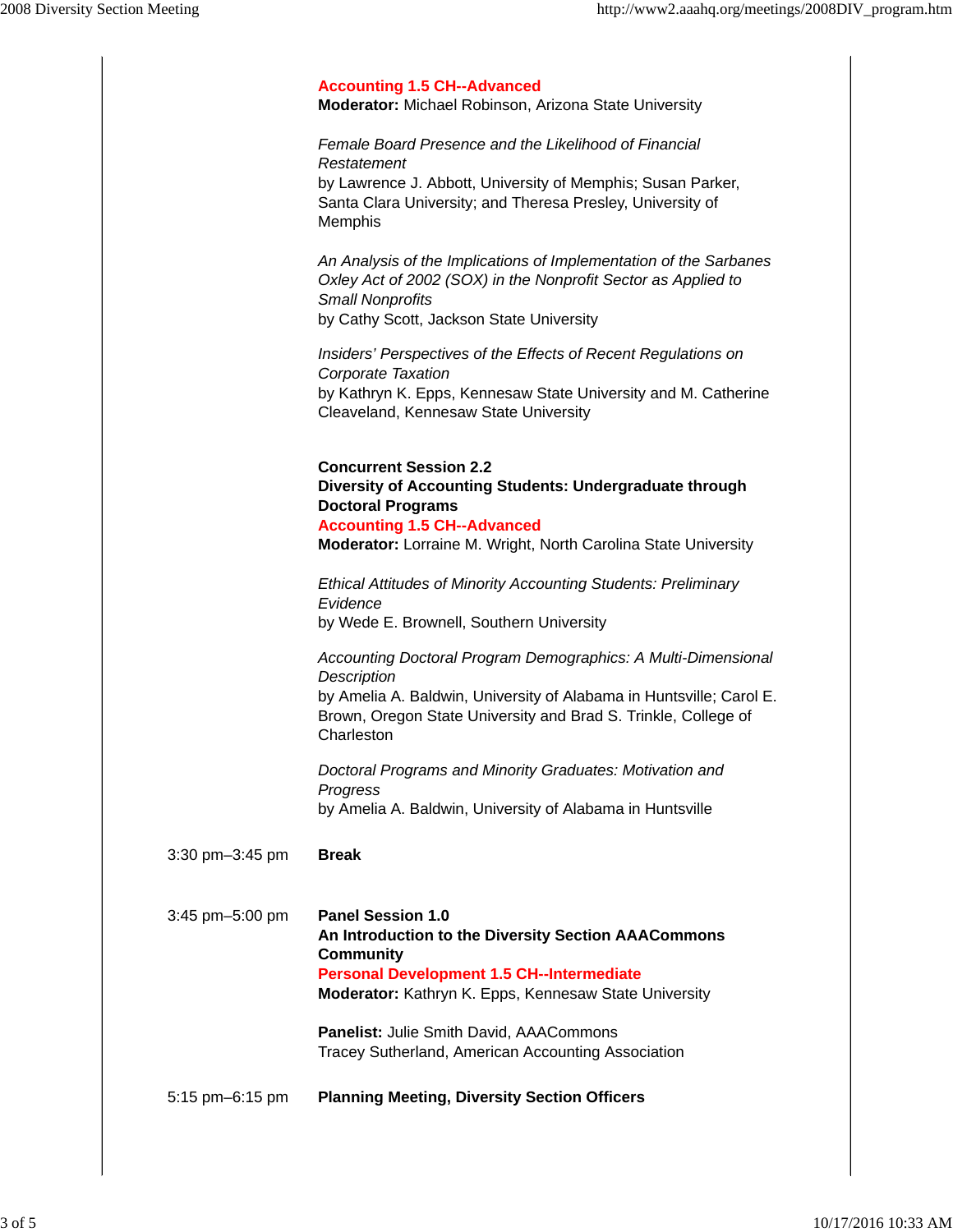| $6:30 \text{ pm} - 8:00 \text{ pm}$                                                                                                                                                                                                                                                                  | <b>Reception: Sponsored by Ernst and Young</b>                                                                                                                                                                                                                                                                                                                                                                                                     |  |
|------------------------------------------------------------------------------------------------------------------------------------------------------------------------------------------------------------------------------------------------------------------------------------------------------|----------------------------------------------------------------------------------------------------------------------------------------------------------------------------------------------------------------------------------------------------------------------------------------------------------------------------------------------------------------------------------------------------------------------------------------------------|--|
| Saturday, October 4, 2008                                                                                                                                                                                                                                                                            |                                                                                                                                                                                                                                                                                                                                                                                                                                                    |  |
| $7:00$ am $-11:30$ am                                                                                                                                                                                                                                                                                | <b>Registration</b>                                                                                                                                                                                                                                                                                                                                                                                                                                |  |
| $7:15$ am-8:15 am                                                                                                                                                                                                                                                                                    | <b>Breakfast</b>                                                                                                                                                                                                                                                                                                                                                                                                                                   |  |
| $8:30$ am $-10:00$ am                                                                                                                                                                                                                                                                                | <b>Panel Session 2.0</b><br><b>Structuring Your Research Agenda for Long-Term Career</b><br><b>Success</b><br><b>Personal Development 1.5 CH--Intermediate</b><br>Moderator: Kathryn K. Epps, Kennesaw State University<br><b>Panelists:</b><br>Simeon O. Okpechi, Southern University at New Orleans<br>Mark C. Dawkins, University of Georgia<br>Dahlia M. Robinson, University of South Florida                                                 |  |
| 10:00 am-10:15 am Break                                                                                                                                                                                                                                                                              |                                                                                                                                                                                                                                                                                                                                                                                                                                                    |  |
| 10:15 am-11:45 am Paper Session 2.0                                                                                                                                                                                                                                                                  | <b>Cultural Issues in Business</b><br><b>Finance 1.5 CH--Advanced</b><br><b>Moderator:</b> Amelia A. Baldwin, University of Alabama at Huntsville<br>The Need for Culturally Competent Financial Practices<br>by Robert D. Clovey, City University of New York and Bryan Warde,<br><b>City University of New York</b><br>The Effect of Management Accounting Systems on Reducing<br>Conflict and Improving Decision-Making in Heterogeneous Groups |  |
|                                                                                                                                                                                                                                                                                                      | by Nelson U. Alino, University of South Carolina<br>Promotion, Retention and Ethnic Diversity in the 21st Century US<br><b>Public Accounting Profession</b><br>by Louis J. Stewart, Howard University; Jean T. Wells, Howard<br>University; and Frank Ross, Howard University                                                                                                                                                                      |  |
| 11:45 am-1:00 pm                                                                                                                                                                                                                                                                                     | <b>Business Meeting and Box Lunch</b><br><b>Presentation of Best Paper Award</b>                                                                                                                                                                                                                                                                                                                                                                   |  |
| Note: The CPE Fields of Study curriculum is divided into twenty three subject matter areas. These fields<br>represent the primary knowledge and skill areas needed by accounting licensees to perform professional<br>services in all fields of employment. Each Credit Hour is based on 50 minutes. |                                                                                                                                                                                                                                                                                                                                                                                                                                                    |  |

**Sessions that offer CPE credit have the Field of Study and Credit Hours, CH in red. Program levels offered during the meeting may include basic, intermediate, advanced, overview, and update. Program levels are also indicated in red.**